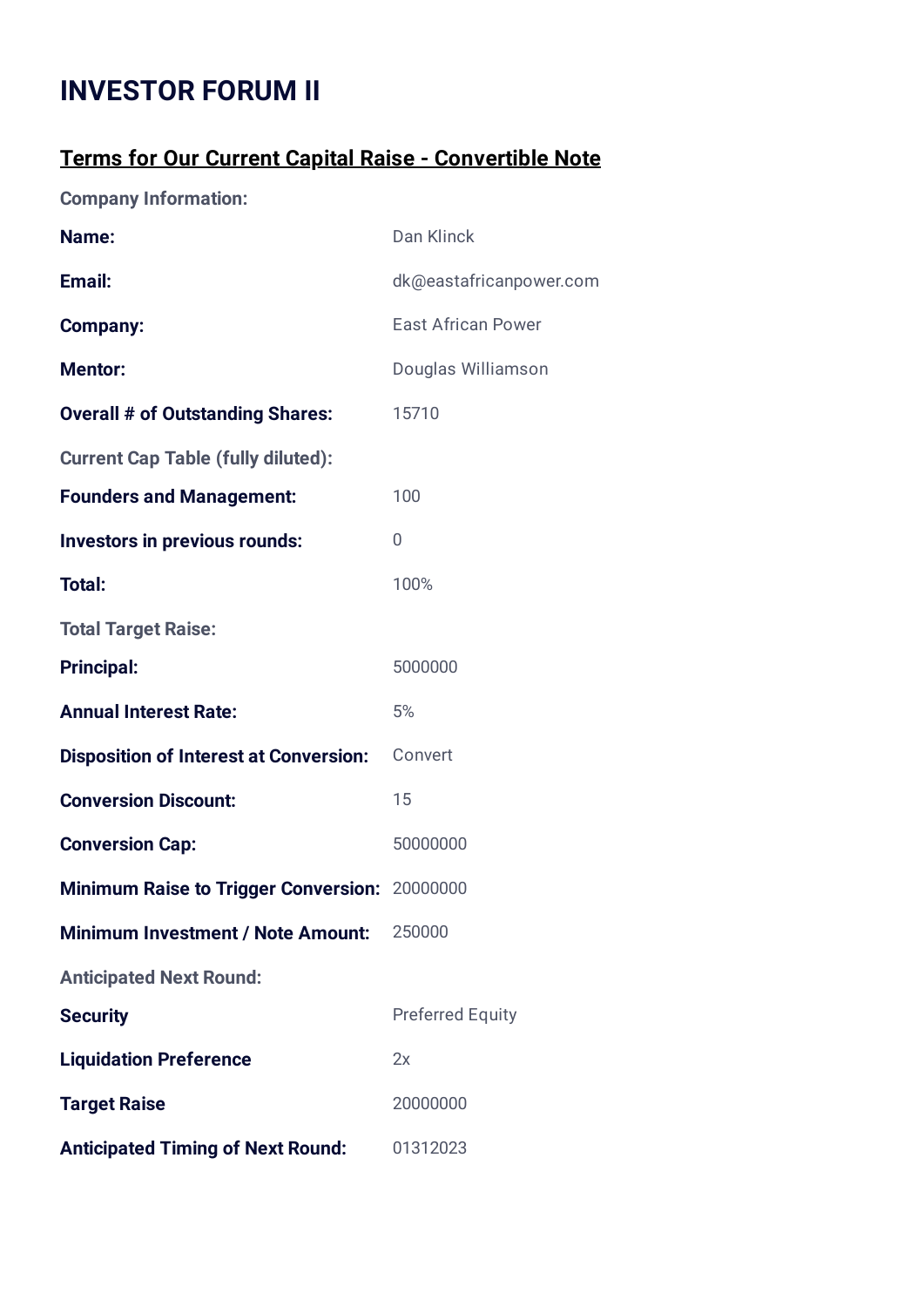## ERP

| <b>Financials</b>       | 2021  | 2022 | 2023  | 2024  | 2025  | 2026  | 2027  | 2028  |  |  |  |  |  |
|-------------------------|-------|------|-------|-------|-------|-------|-------|-------|--|--|--|--|--|
|                         | US\$  |      |       |       |       |       |       |       |  |  |  |  |  |
| <b>Revenue</b>          | 1.85  | 5.97 | 12.97 | 26.03 | 37.12 | 60.03 | 72.45 | 79.10 |  |  |  |  |  |
| <b>Cost of Services</b> | 0.53  | 3.92 | 9.91  | 15.51 | 17.65 | 21.76 | 23.25 | 24.83 |  |  |  |  |  |
| Gross Profit            | 1.32  | 2.05 | 3.06  | 10.52 | 19.47 | 38.26 | 49.21 | 54.27 |  |  |  |  |  |
| <b>OPEX</b>             | 1.31  | 1.75 | 2.06  | 3.19  | 3.79  | 3.40  | 4.96  | 4.38  |  |  |  |  |  |
| <b>EBIT</b>             | 0.01  | 0.30 | 1.00  | 7.34  | 15.68 | 34.86 | 44.25 | 49.89 |  |  |  |  |  |
| Interest                | 0.01  | 0.25 | 0.26  | 0.28  | -     | -     | -     |       |  |  |  |  |  |
| <b>EBT</b>              | 0.00  | 0.05 | 0.74  | 7.06  | 15.68 | 34.86 | 44.25 | 49.89 |  |  |  |  |  |
| Tax                     | -     | -    |       | 2.20  | 3.81  | 6.33  | 5.94  | 5.41  |  |  |  |  |  |
| <b>PAT</b>              | 0.001 | 0.05 | 0.74  | 4.86  | 11.87 | 28.53 | 38.30 | 44.49 |  |  |  |  |  |

| <b>Discount Rates</b> |        | Mult. Ind. |
|-----------------------|--------|------------|
| 25.0%                 | 243.57 | 544 AA     |

Business Valuation Scenarios

| <b>Discount Rates</b> | <b>DCF</b>     | Mult. Ind.     |
|-----------------------|----------------|----------------|
|                       | $Mn$ \$        | $Mn$ \$        |
|                       | ٠<br>٠         | ٠              |
| 25%                   | <b>US\$244</b> | <b>US\$544</b> |
| <b>20%</b>            | <b>US\$320</b> | <b>US\$581</b> |
| 15%                   | <b>US\$444</b> | <b>US\$626</b> |